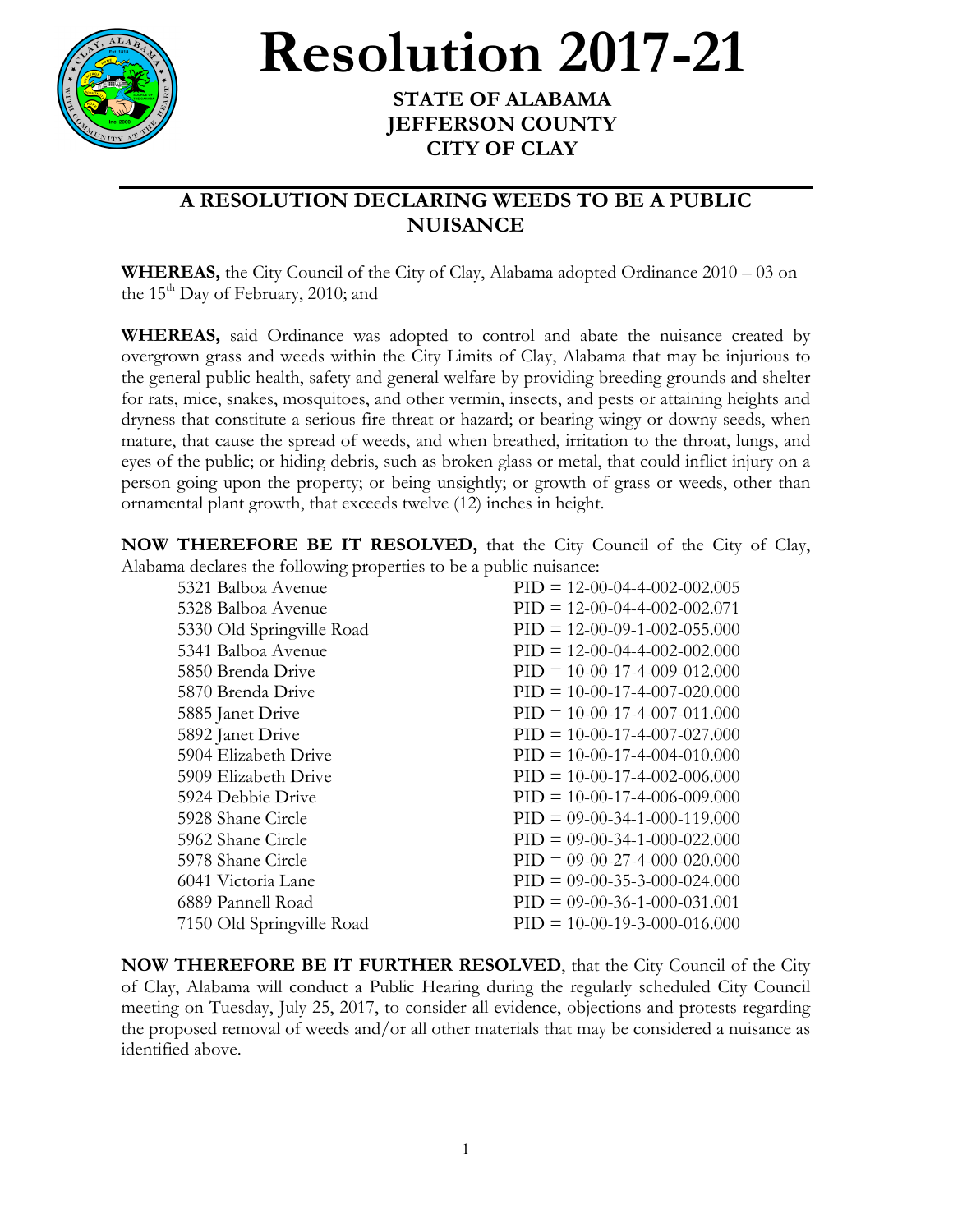## ADOPTED AND APPROVED, this the 27<sup>th</sup> Day of June, 2017.

Charles K. Webster<br>Mayor

\_\_\_\_\_\_\_\_\_\_\_\_\_\_\_\_\_\_\_\_\_\_\_\_\_\_\_\_\_\_\_\_\_\_ **Attest**: \_\_\_\_\_\_\_\_\_\_\_\_\_\_\_\_\_\_\_\_\_\_\_\_\_\_\_\_ City Manager